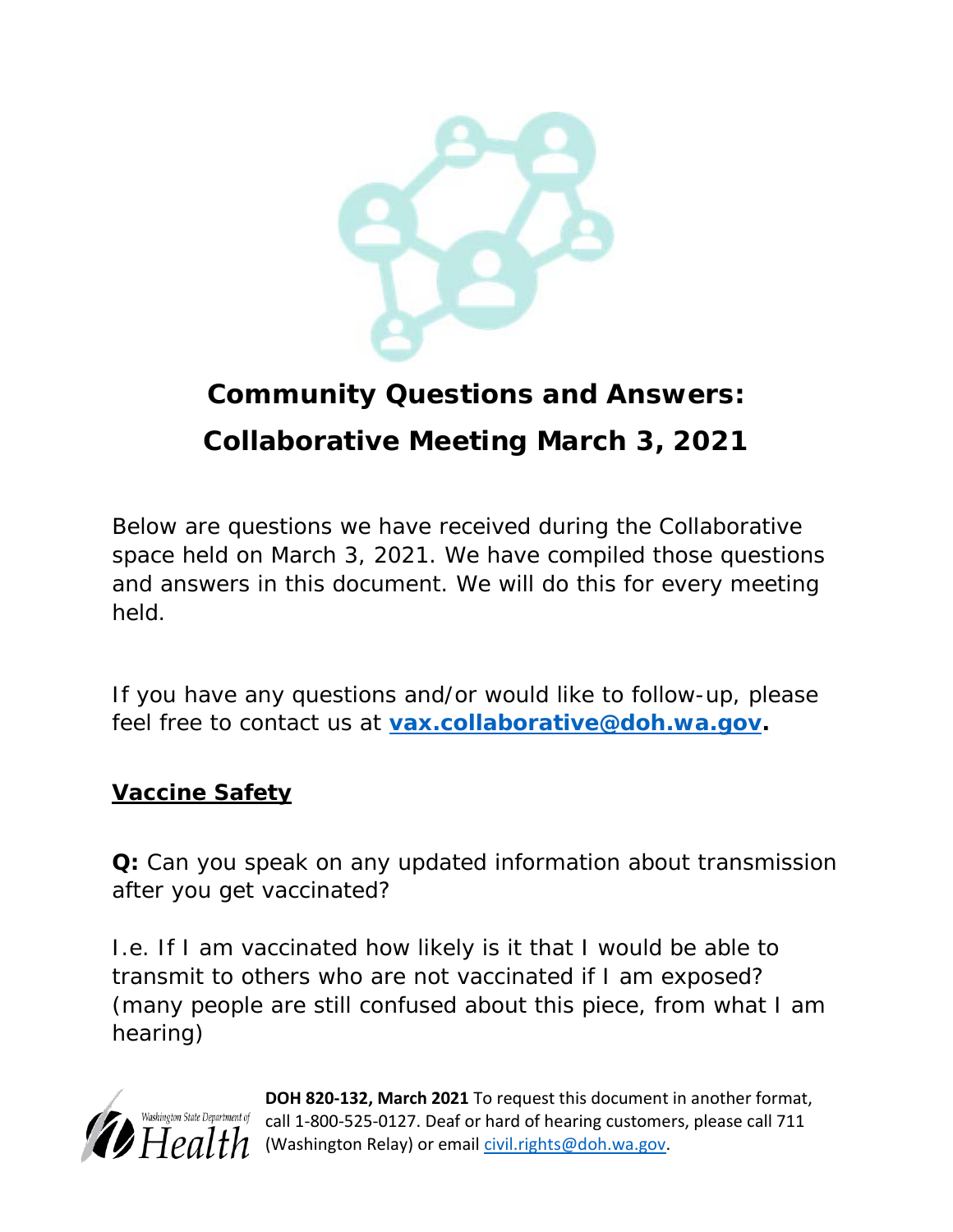**A**: Although COVID-19 vaccines are effective at keeping you from getting sick, scientists are still learning how well vaccines prevent you from spreading the virus that causes COVID-19 to others, even if you do not have symptoms.

Early data show the vaccines do help keep people with no symptoms from spreading COVID-19, but we are learning more as more people get vaccinated. We're also still learning **how long** COVID-19 vaccines protect people.

For these reasons, people who have been fully vaccinated against COVID-19 should keep taking precautions in public places, until we know more, like wearing a mask, staying 6 feet apart from others, avoiding crowds and poorly ventilated spaces, and washing your hands often.

## **Vaccine Supply & Allocation**

**Q:** Are you going to talk about the recent directive from Inslee regarding childcare providers being able to get vaccinated?

His statement says only "licensed childcare providers"...which does not take into account all the informal & unlicensed providers offering care... is proof required for providers to get vaccinated?

**A:** Eligible caregivers are eligible in Phase 1a - which include: licensed, unlicensed, paid, unpaid, formal, or informal caregivers who support the daily, functional and health needs of someone who is at high risk for COVID-19 due to advanced age, long-term physical condition, co-morbidities, or developmental or



**DOH 820-132, March 2021** To request this document in another format,  $\frac{Washington\ State\ Department\ of}{2}$  call 1-800-525-0127. Deaf or hard of hearing customers, please call 711  $H$  $\rho$  $d$   $H$  (Washington Relay) or email *civil.rights@doh.wa.gov.*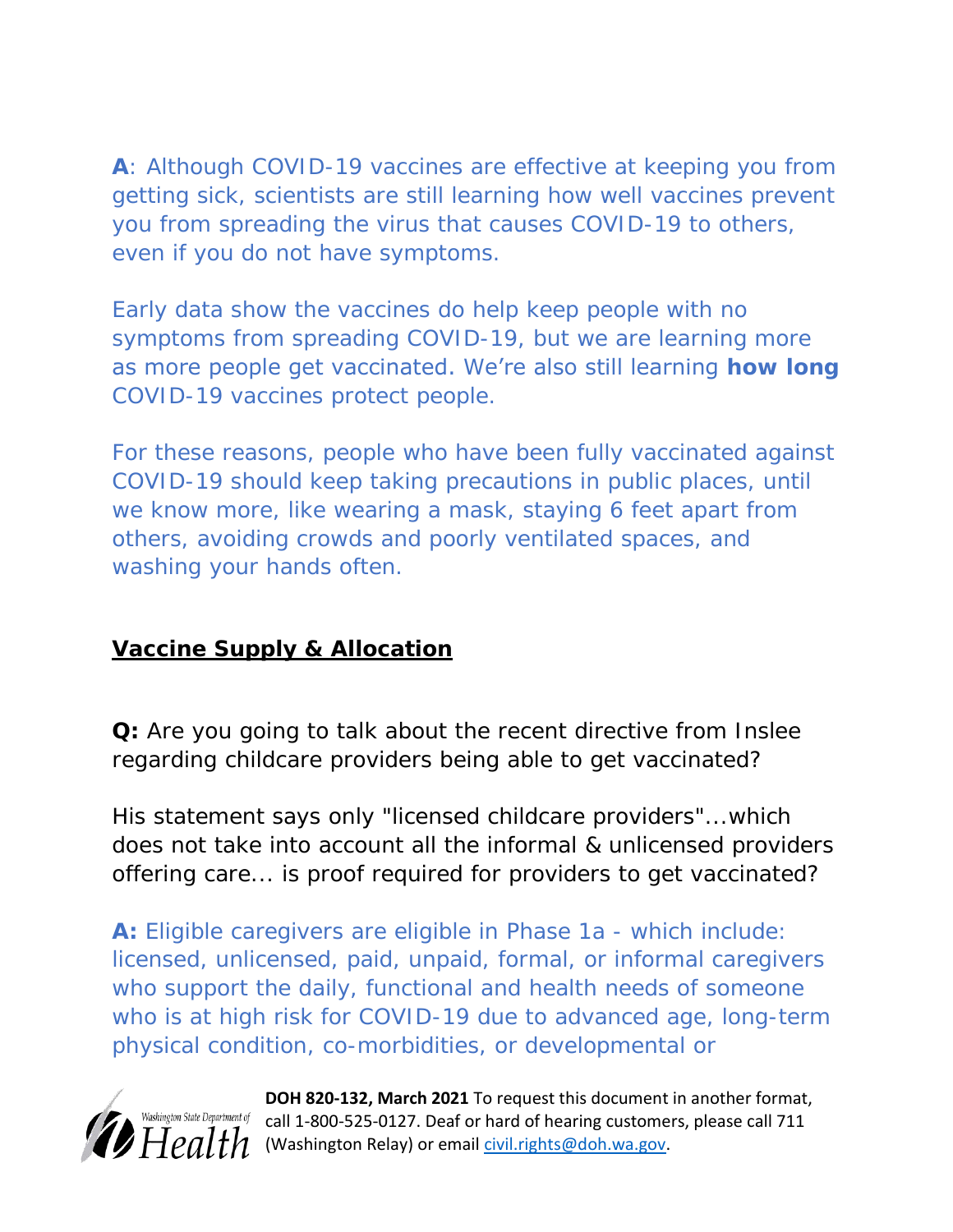intellectual disability.

The person for whom they are providing care can be an adult or child. This has been communicated to vaccine providers and partners. Eligible caregivers will need to provide phase finder eligibility.

**Q:** Why are they asking for SSN (social security number) at the time to check in for the vaccine? A social security number is not required to get the vaccine.

**A: Correct!** A SSN is not required to obtain the vaccine. You may be asked by a provider.

However if you do not have one or do not feel comfortable providing it, you can respond **you do not have one or do not feel comfortable providing one**.

**Race & Ethnicity Data**

**Q:** We have started hearing about vaccine hesitancy between the two doses here in the Latinx community, has this been brought up at all?

When the DOH sees these (and other) documented health inequities, what steps are being taken to correct and ensure that these populations have easier access to vaccines?

**A:** Yes! Vaccine hesitancy is coming up in many community



**DOH 820-132, March 2021** To request this document in another format, shington State Department of call 1-800-525-0127. Deaf or hard of hearing customers, please call 711  $H$  $\rho$  $d$   $th$  (Washington Relay) or email [civil.rights@doh.wa.gov.](mailto:civil.rights@doh.wa.gov)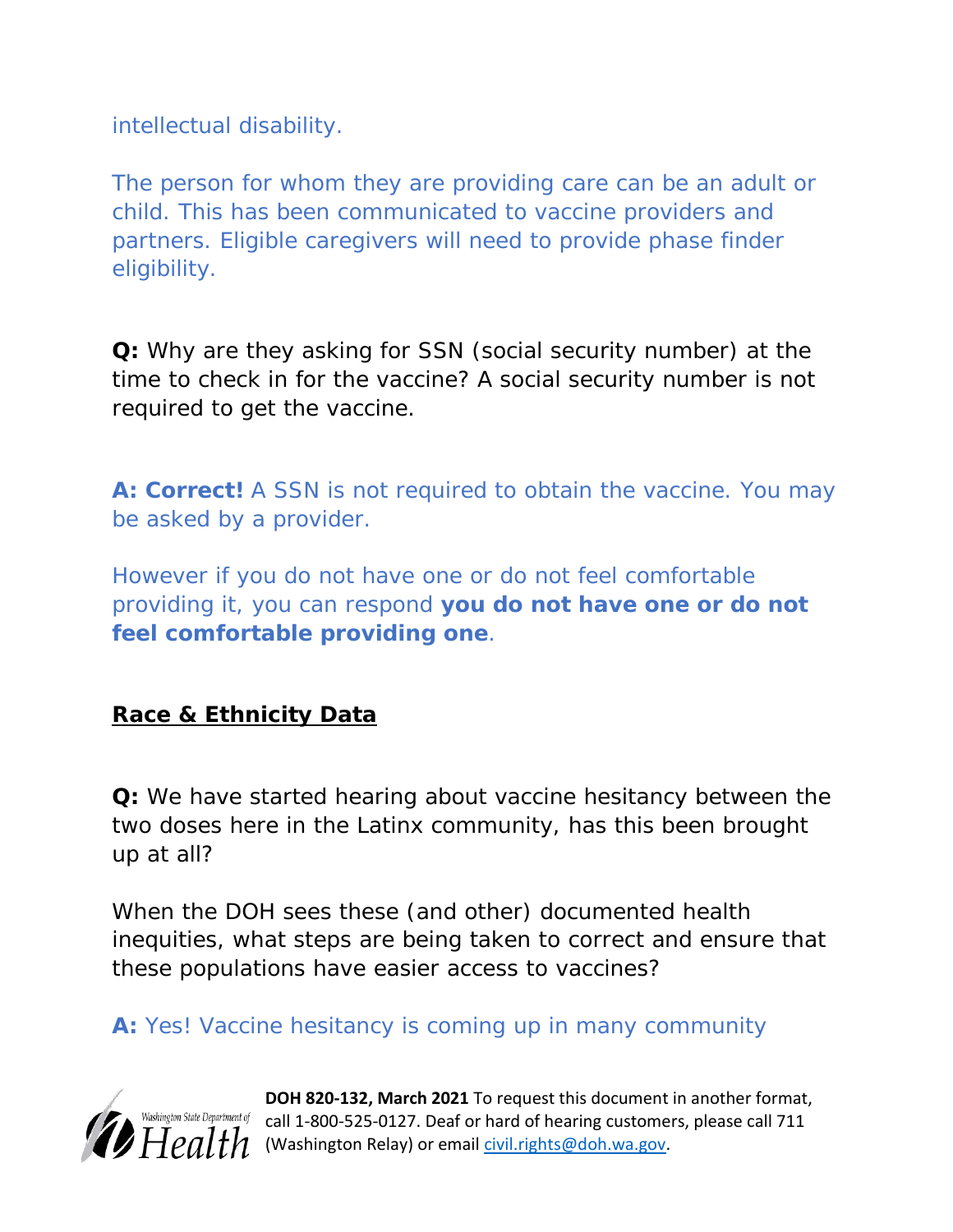partner spaces including among Latinx community partners.

The Community Relations & Equity team is leading focused community engagement efforts with specific populations (i.e. Latinx, immigrant and refugees, agricultural workers, Black/African American (AA), Native Hawaiian and Other Pacific Islanders (NHOPI), people who are incarcerated and detained in prisons, jails, and detention centers, individuals experiencing homelessness and several other communities most harmed by COVID-19) to inform vaccine access and outreach.

If you would like to learn about a specific community engagement effort, please reach out to us at **[vax.collaborative@doh.wa.gov](mailto:vax.collaborative@doh.wa.gov)**.

Community engagement efforts informed our current vaccine engagement strategies to ensure equitable vaccine distribution and allocation:

- Engaging communities to inform vaccine prioritization and planning;
- Integrating a pro-equity approach into vaccine allocation and distribution;
- Prioritizing allocation and support to providers who effectively serve disproportionately impacted communities;
- Investing in trusted community leaders, messengers and organizations;
- Ensuring all communications, education and outreach efforts are culturally and linguistically appropriate and accessible;
- Strengthening the public health system's ability to center communities in vaccine outreach and access;
- Fostering opportunities for collaboration;



**DOH 820-132, March 2021** To request this document in another format, Washington State Department of call 1-800-525-0127. Deaf or hard of hearing customers, please call 711  $H$  $\rho$  $1$   $H$  (Washington Relay) or email [civil.rights@doh.wa.gov.](mailto:civil.rights@doh.wa.gov)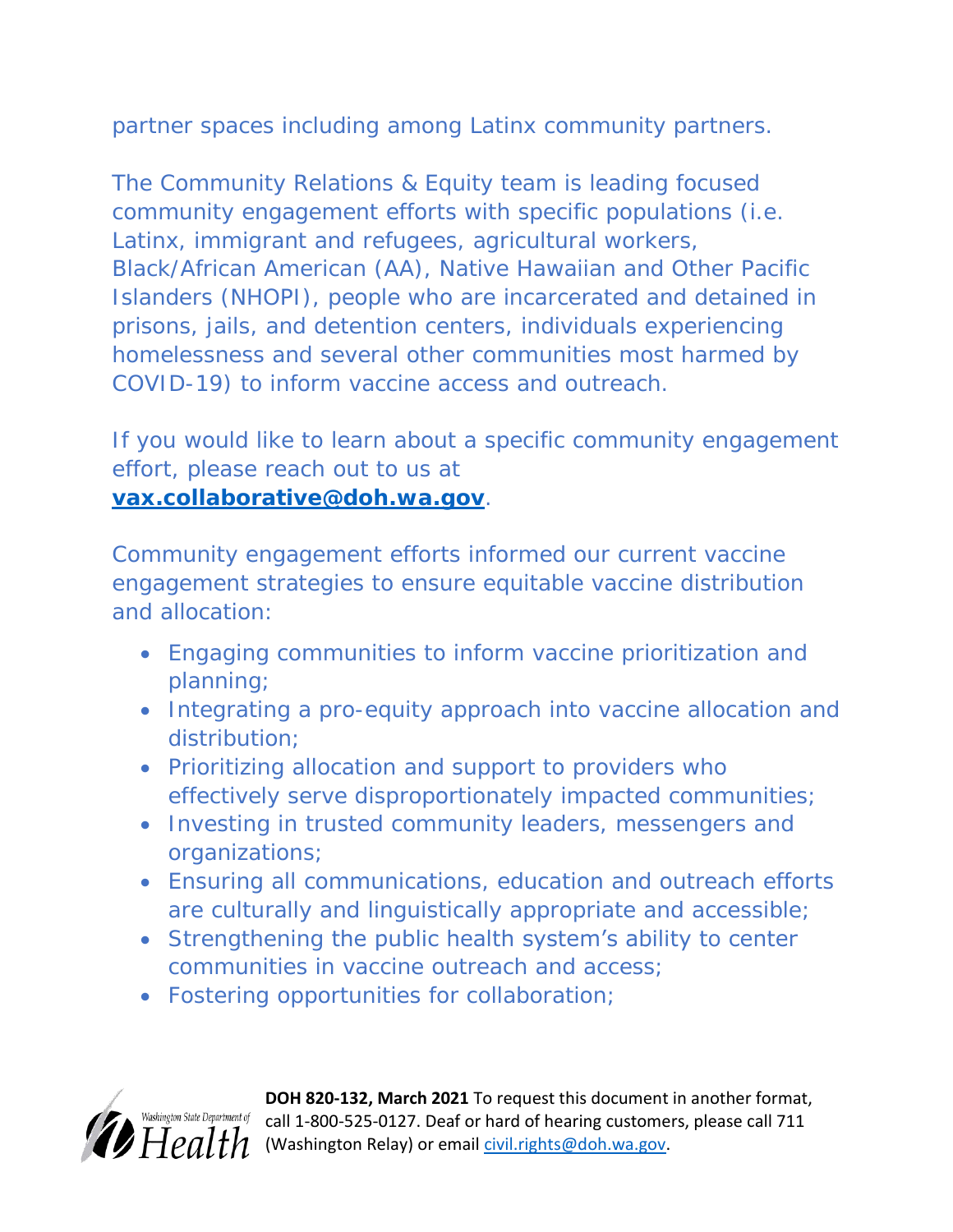And supporting a trauma-informed approach to vaccine conversations.

More information can be found on our vaccine equity and engagement **[page.](https://www.doh.wa.gov/Emergencies/COVID19/VaccineInformation/Engagement)** 

We have also developed the following pro-equity strategies that vaccination providers and sites will be required and encouraged to implement.

Providers will need to comply with DOH's minimum requirements for language access, accessibility, and reporting of demographic data.

All providers are asked to assess their accessibility for people with limited English proficiency and people with disabilities by April 2, 2021 and work on areas that need improvement.

Pro-equity strategies include:

- 1. Investing in trusted community leaders, community members and organizations.
	- We know community rooted organizations are better positioned to respond to their community needs in the most culturally responsive and linguistically relevant way, we also know they are better equipped to incorporate a trauma informed approach and lens to their outreach strategies.
	- DOH is investing in trusted community leaders, messengers and organizations through communitybased messaging contracts and prioritizing organizations serving disproportionally impacted communities.
	- More details can be found under our 4th strategy **[here](https://gcc02.safelinks.protection.outlook.com/?url=https%3A%2F%2Fwww.doh.wa.gov%2FEmergencies%2FCOVID19%2FVaccineInformation%2FEngagement%23heading65749&data=04%7C01%7Cfathiya.abdi%40doh.wa.gov%7Cf06a7a3dab9d4ed2cba208d8e8b82747%7C11d0e217264e400a8ba057dcc127d72d%7C0%7C0%7C637515225727660445%7CUnknown%7CTWFpbGZsb3d8eyJWIjoiMC4wLjAwMDAiLCJQIjoiV2luMzIiLCJBTiI6Ik1haWwiLCJXVCI6Mn0%3D%7C1000&sdata=Cwowhoc2Sn%2BSIE6ggfzU721w%2FgcLSzP5prw3UFtBlCo%3D&reserved=0)**.



**DOH 820-132, March 2021** To request this document in another format, ington State Department of call 1-800-525-0127. Deaf or hard of hearing customers, please call 711  $\theta$   $H$  $e$ *alth* (Washington Relay) or email [civil.rights@doh.wa.gov.](mailto:civil.rights@doh.wa.gov)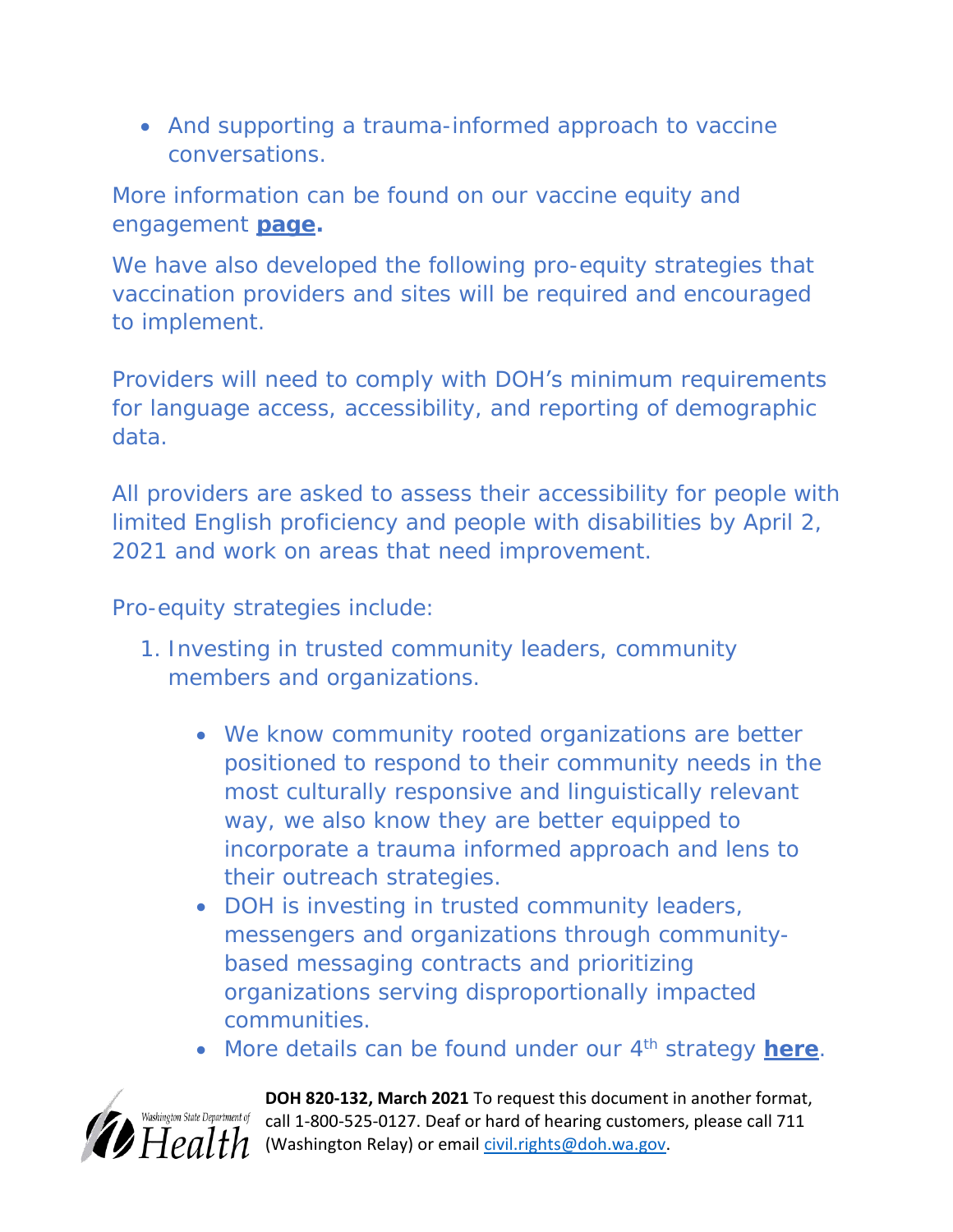- We are encouraging vaccine providers to do the same by:
	- oPartnering, investing and collaborating closely with their local community trusted leaders/messengers;
	- oEnsuring there is opportunity for community partners to provide feedback on vaccine prioritization and planning;
	- oCo-sponsoring vaccine events and outreach with community;
	- oAnd consider partnering with and activating community health workers to assist with culturally responsive and linguistically appropriate vaccine outreach and access needs (i.e. education, interpretation, scheduling appointments).
- 2. Creating alternative pathways for scheduling appointments and building out community-based scheduling appointments.
	- We recognize the digital inequities and the many technology barriers in scheduling appointments. Alternative pathways include offering advance scheduling to community organizations, co-sponsoring vaccine events and outreach with community partners.
	- We are currently exploring better ways to utilize and make 211 (phone-based scheduling) accessible. We currently reserve about 20% vaccine appointments for phone-based scheduling.
	- Providers are recommended to: oOffer community specific days or hours for appointments.



**DOH 820-132, March 2021** To request this document in another format, call 1-800-525-0127. Deaf or hard of hearing customers, please call 711 (Washington Relay) or email [civil.rights@doh.wa.gov.](mailto:civil.rights@doh.wa.gov)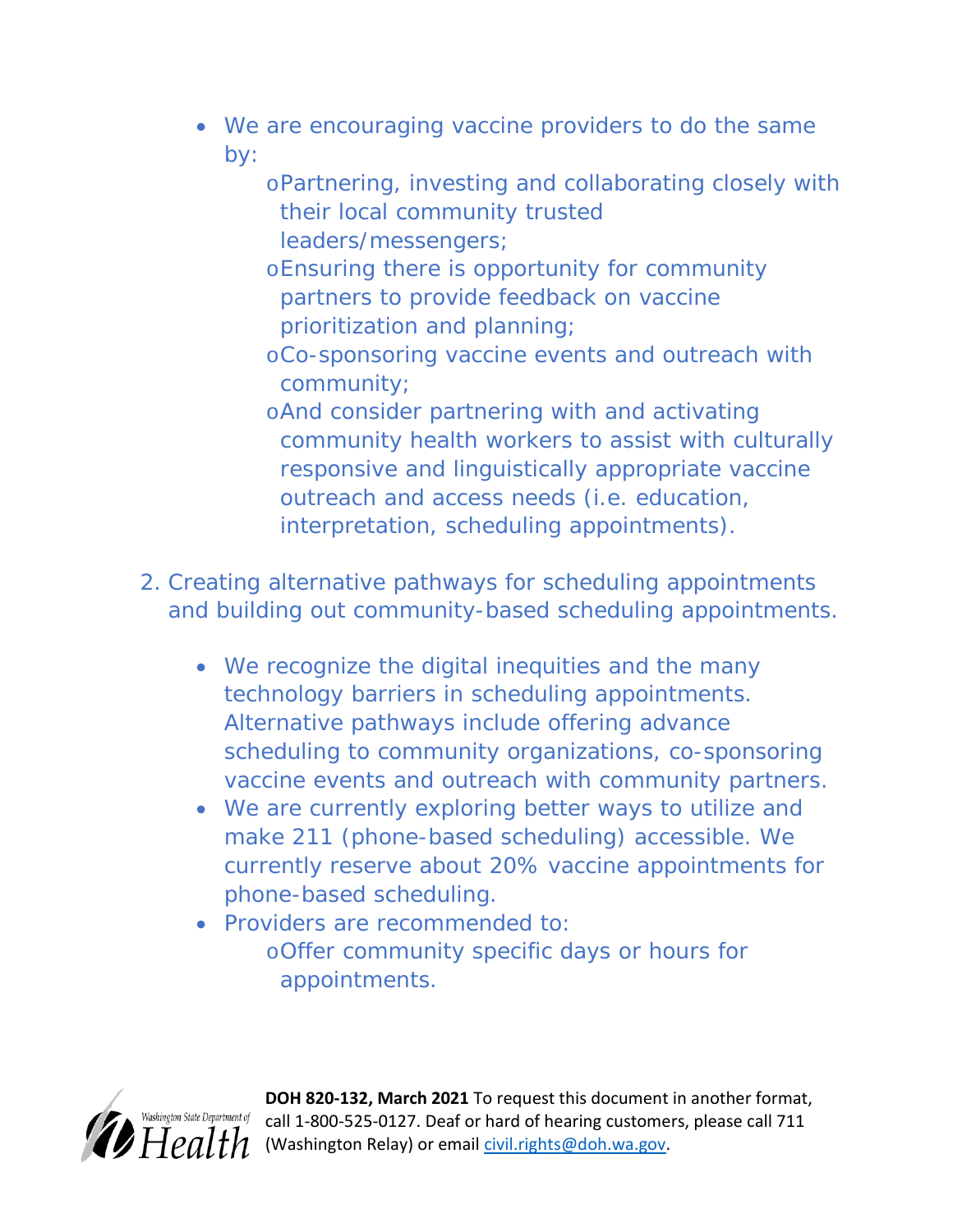oHold a set of appointments for phone-based scheduling. Recommendation: Consider holding 20-30% for phone-based scheduling. oHold a percent of appointments for scheduling by community partners. Recommendation: Consider holding 20-30% for community-based scheduling. oDevelop a separate online scheduling link to improve community access (e.g. offer a Spanishonly link to address language barriers).

- We have seen success with our recent efforts at the Wenatchee site where we partnered with local community-based organizations in Wenatchee area that serve Latinx and/or Spanish speaking populations to set up an alternative pathway for scheduling appointments and registering community members.
- We are working on expanding these efforts and sharing successful best practices with partners.
- 3. Meeting people where they are: **"vaccines going to people, not people going to vaccines"**
	- Considering community centered vaccination sites where people feel safer.
	- Employer-based vaccine sites to save eligible employees time.
	- Providing alternative and extended hours.
	- Implementing "past tier" catch-up days or times to ensure access for harder to reach groups who were eligible in previous tiers.



**DOH 820-132, March 2021** To request this document in another format, call 1-800-525-0127. Deaf or hard of hearing customers, please call 711 (Washington Relay) or email [civil.rights@doh.wa.gov.](mailto:civil.rights@doh.wa.gov)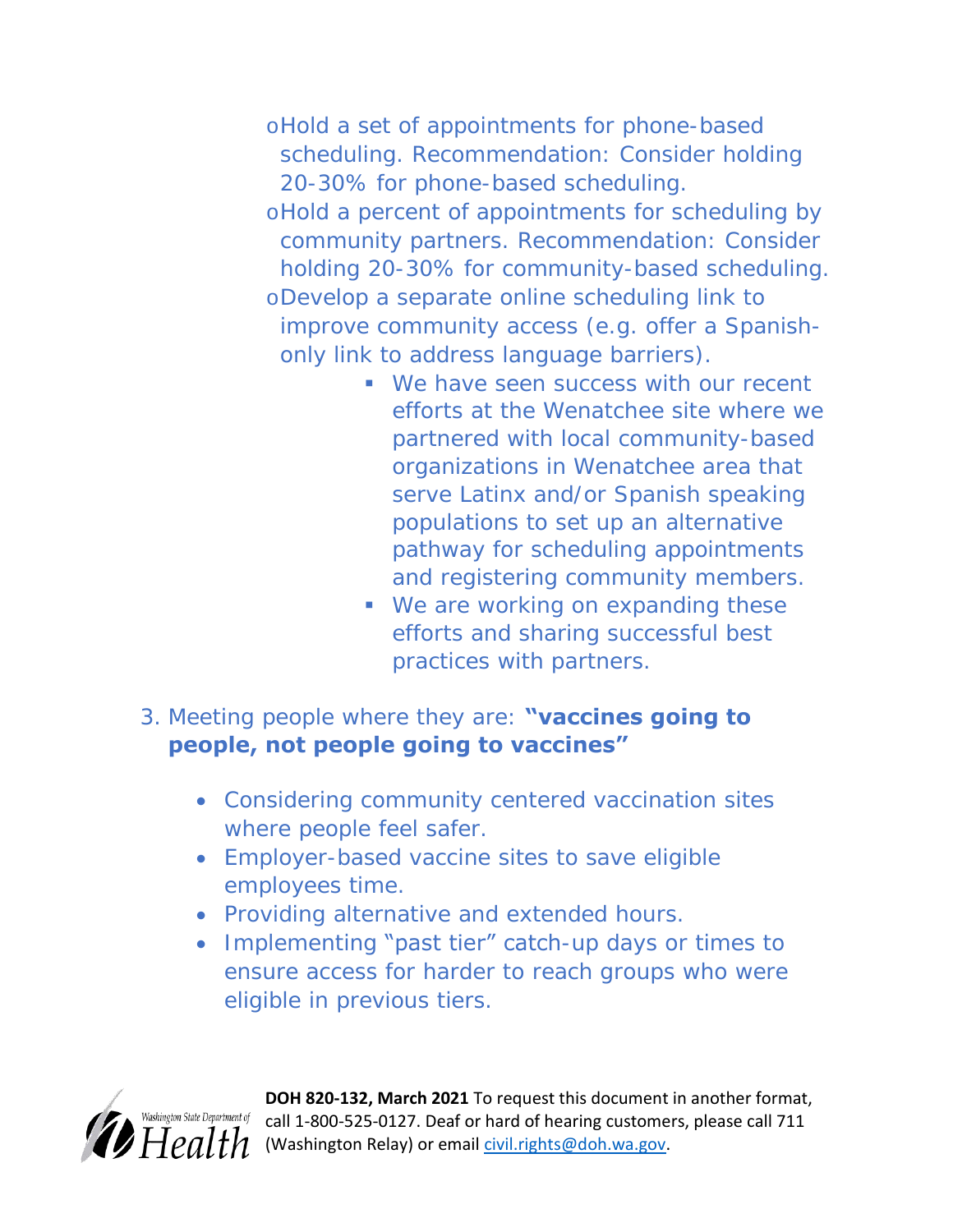- Planning proactive efforts to reach communities who are likely to be missed by traditional channels.
- 4. Ensuring language access
	- All vaccination providers are required to ensure language access – identify and pro-actively provide information and materials in the top languages in their area; ensure all communications, education, and outreach efforts are culturally and linguistically appropriate and accessible; translation and culturally relevant materials are available on-site; provide translation/interpretation services in-person and/or via phone service; and know accommodation needs of community.
		- oDOH [Resources and Recommendations](https://www.doh.wa.gov/Emergencies/COVID19/ResourcesandRecommendations) and [COVID-19 Partner toolkit](https://coronavirus.wa.gov/partner-toolkit/covid-19-vaccine-phase-finder) is where we house COVID-19 material. Materials can be searched by language. DOH translates all COVID-19 material into the top 36 languages spoken in Washington, and through community requests, will translate other specific languages.
		- oOther resources include: [Language access](https://www.doh.wa.gov/Portals/1/Documents/1600/coronavirus/LanguageAccessPlanningTool.pdf)  [planning tool](https://www.doh.wa.gov/Portals/1/Documents/1600/coronavirus/LanguageAccessPlanningTool.pdf)
- 5. Equitable site placement
	- DOH is prioritizing allocation and support to providers who are effectively serving disproportionally impacted communities. This includes utilizing the [Equitable site](https://gcc02.safelinks.protection.outlook.com/?url=https%3A%2F%2Fwww.doh.wa.gov%2FPortals%2F1%2FDocuments%2F1600%2Fcoronavirus%2FEquitableVaccinationSitePlanningTool.pdf&data=04%7C01%7Cfathiya.abdi%40doh.wa.gov%7Cf06a7a3dab9d4ed2cba208d8e8b82747%7C11d0e217264e400a8ba057dcc127d72d%7C0%7C0%7C637515225727670402%7CUnknown%7CTWFpbGZsb3d8eyJWIjoiMC4wLjAwMDAiLCJQIjoiV2luMzIiLCJBTiI6Ik1haWwiLCJXVCI6Mn0%3D%7C1000&sdata=%2BZaB5wp135wC6%2B7A6Es4Et3Xd1pAoDH8Zlyj0oXpanI%3D&reserved=0)  [planning tool](https://gcc02.safelinks.protection.outlook.com/?url=https%3A%2F%2Fwww.doh.wa.gov%2FPortals%2F1%2FDocuments%2F1600%2Fcoronavirus%2FEquitableVaccinationSitePlanningTool.pdf&data=04%7C01%7Cfathiya.abdi%40doh.wa.gov%7Cf06a7a3dab9d4ed2cba208d8e8b82747%7C11d0e217264e400a8ba057dcc127d72d%7C0%7C0%7C637515225727670402%7CUnknown%7CTWFpbGZsb3d8eyJWIjoiMC4wLjAwMDAiLCJQIjoiV2luMzIiLCJBTiI6Ik1haWwiLCJXVCI6Mn0%3D%7C1000&sdata=%2BZaB5wp135wC6%2B7A6Es4Et3Xd1pAoDH8Zlyj0oXpanI%3D&reserved=0) and the [Social Vulnerability Index](https://gcc02.safelinks.protection.outlook.com/?url=https%3A%2F%2Ffortress.wa.gov%2Fdoh%2Fwtn%2FWTNIBL%2F&data=04%7C01%7Cfathiya.abdi%40doh.wa.gov%7Cf06a7a3dab9d4ed2cba208d8e8b82747%7C11d0e217264e400a8ba057dcc127d72d%7C0%7C0%7C637515225727680357%7CUnknown%7CTWFpbGZsb3d8eyJWIjoiMC4wLjAwMDAiLCJQIjoiV2luMzIiLCJBTiI6Ik1haWwiLCJXVCI6Mn0%3D%7C1000&sdata=cnAtHmRQ3zdyWZNZXjuo7KWuVy2JSOG1OAk7dJrt6WE%3D&reserved=0) to ensure vaccine sites are in communities with highest



**DOH 820-132, March 2021** To request this document in another format,  $\frac{logton\ State\ Department\ of}{=}$  call 1-800-525-0127. Deaf or hard of hearing customers, please call 711 (Washington Relay) or email [civil.rights@doh.wa.gov.](mailto:civil.rights@doh.wa.gov)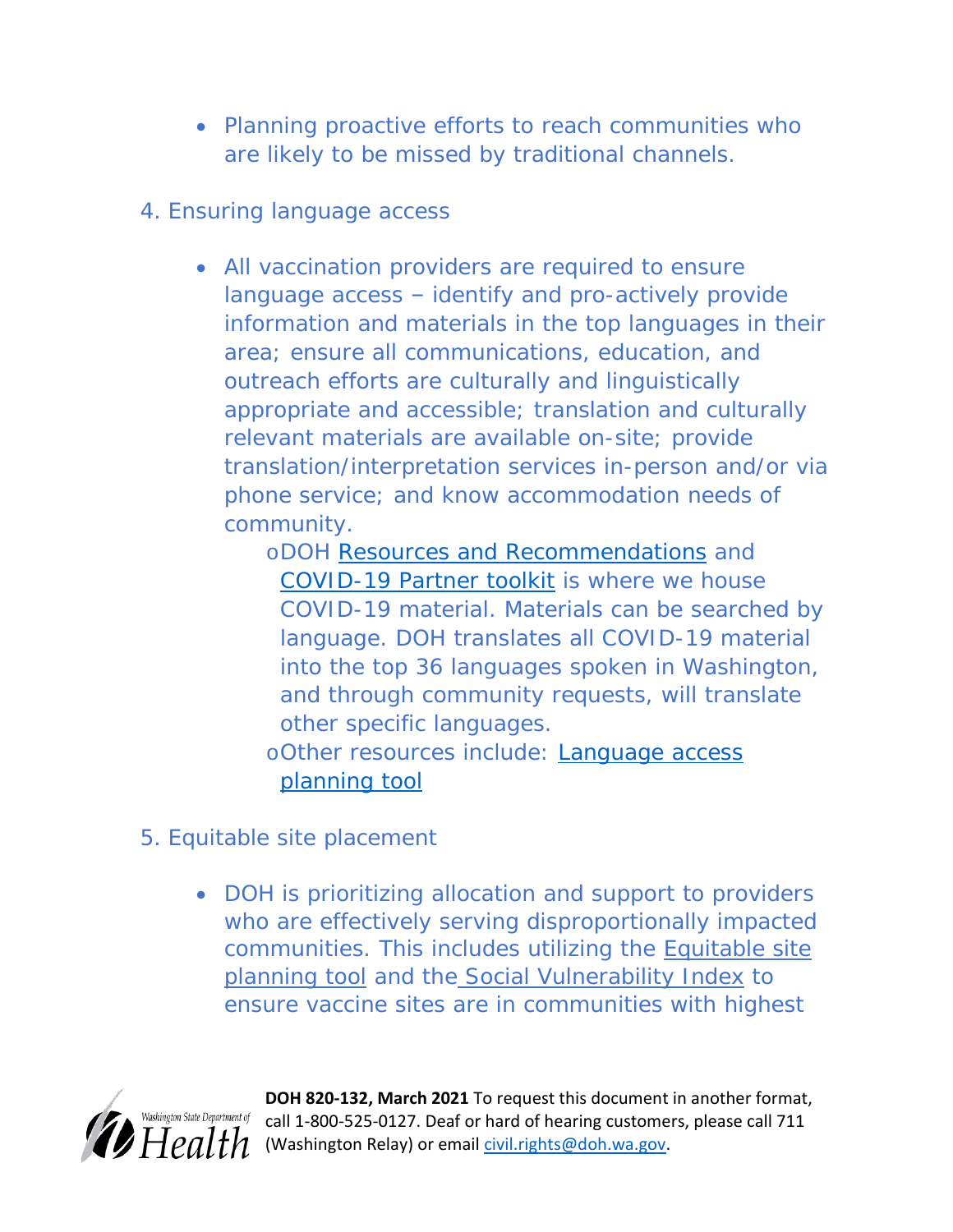need (using the SVI map, highest need is defined by a rank of  $7+$ ).

 Other resources include: [Checklist to ensure vaccine](https://gcc02.safelinks.protection.outlook.com/?url=https%3A%2F%2Fdisasterstrategies.org%2Fwp-content%2Fuploads%2F2021%2F03%2FWA-DOH-Access-Checklist-for-Vaccination-Sites.pdf&data=04%7C01%7Cfathiya.abdi%40doh.wa.gov%7Cf06a7a3dab9d4ed2cba208d8e8b82747%7C11d0e217264e400a8ba057dcc127d72d%7C0%7C0%7C637515225727680357%7CUnknown%7CTWFpbGZsb3d8eyJWIjoiMC4wLjAwMDAiLCJQIjoiV2luMzIiLCJBTiI6Ik1haWwiLCJXVCI6Mn0%3D%7C1000&sdata=gVddzGLyted4Ne9BZp1njS9VrKuZwBUmXXoAzIDs6TQ%3D&reserved=0)  [sites are accessible to people with disabilities.](https://gcc02.safelinks.protection.outlook.com/?url=https%3A%2F%2Fdisasterstrategies.org%2Fwp-content%2Fuploads%2F2021%2F03%2FWA-DOH-Access-Checklist-for-Vaccination-Sites.pdf&data=04%7C01%7Cfathiya.abdi%40doh.wa.gov%7Cf06a7a3dab9d4ed2cba208d8e8b82747%7C11d0e217264e400a8ba057dcc127d72d%7C0%7C0%7C637515225727680357%7CUnknown%7CTWFpbGZsb3d8eyJWIjoiMC4wLjAwMDAiLCJQIjoiV2luMzIiLCJBTiI6Ik1haWwiLCJXVCI6Mn0%3D%7C1000&sdata=gVddzGLyted4Ne9BZp1njS9VrKuZwBUmXXoAzIDs6TQ%3D&reserved=0)

#### **Prioritization & Access**

**Q:** How does an employer navigate those who are symptomatic? Can they return to work without a COVID test and immediately after recovery?

**A:** Great question! Employees should not return to work until they have met the **criteria** to discontinue home isolation and have consulted with a health care provider.

**Q:** How would you be sure the individuals with developmental disabilities can be vaccinated? Are there any risks for them?

**A:** Individuals with disabilities may be at a higher risk for COVID-19 because of their underlying medical condition. For example [Down Syndrome](https://www.cdc.gov/ncbddd/birthdefects/downsyndrome.html) is an underlying condition that may place someone at higher risk of getting very sick from COVID-19. Conditions are added when there is enough scientific evidence to support putting them on the list.

The list is updated as new information becomes available. You should discuss your risk of illness with your healthcare provider.



**DOH 820-132, March 2021** To request this document in another format, call 1-800-525-0127. Deaf or hard of hearing customers, please call 711 (Washington Relay) or email [civil.rights@doh.wa.gov.](mailto:civil.rights@doh.wa.gov)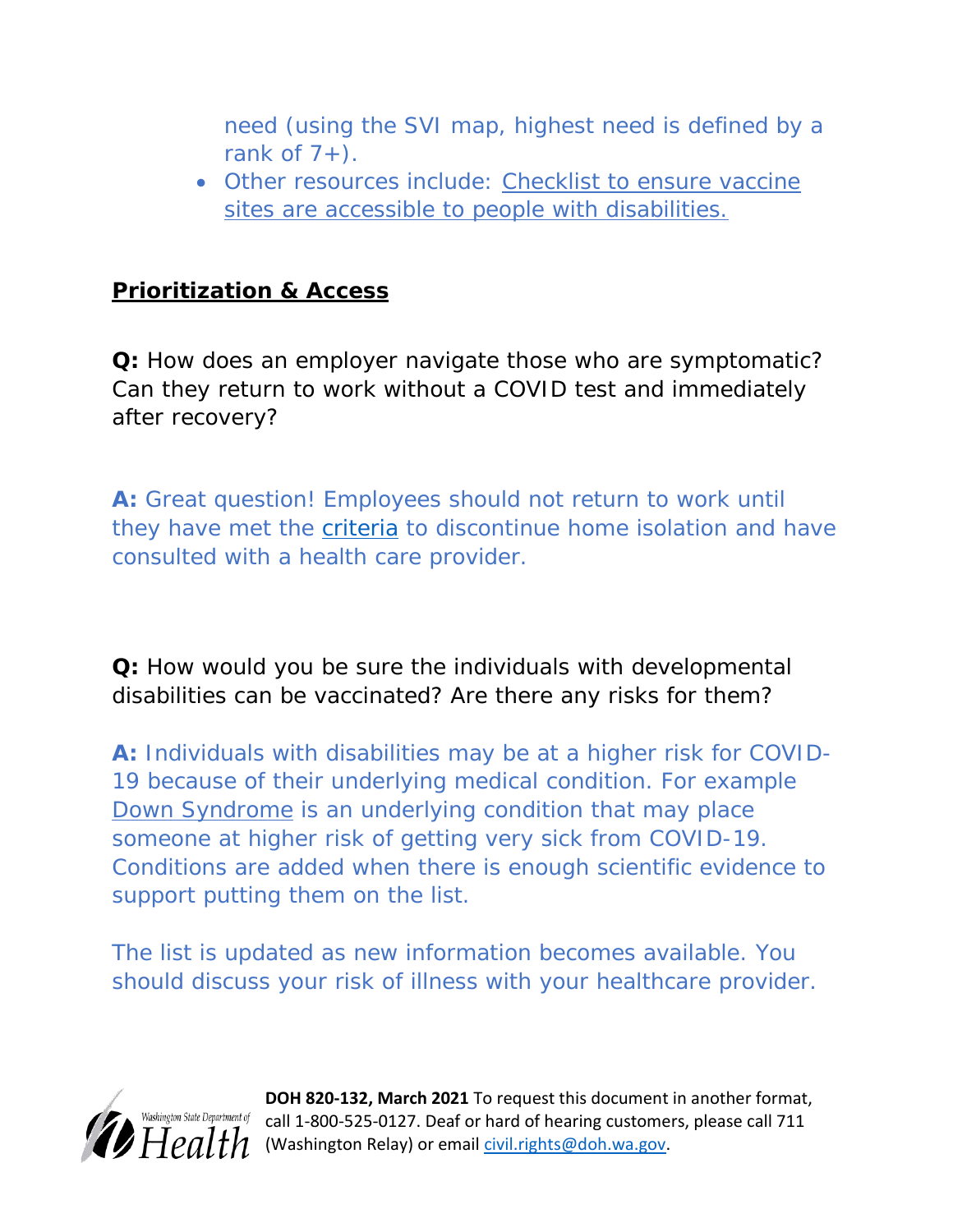**Q:** Is HIV considered a comorbidity that expedites priority for COVID-19 vaccination? If no, why not?

**A:** Yes! Phase 1b Tier 3 includes people who have certain medical conditions (such as HIV) that put them at increased risk for severe illness if infected with COVID-19 leading to increased hospitalization, morbidity and mortality.

The list of conditions is based upon research by CDC that is posted [here.](https://www.cdc.gov/coronavirus/2019-%20ncov/need-extra-precautions/people-with-medical-conditions.htm) It is a living document that may be updated as science evolves. People 16 years and older with 2 or more comorbidities or underlying conditions will be eligible on March 31<sup>st</sup> (*estimated*).

**Q:** Do you anticipate offering any of the vaccines to homeless shelters, persons of any age, taking the vaccines to places where homeless congregate. These folks have so many barriers before the in seeking any medical care.

**A:** Yes! Currently eligible in Phase 1B Tier 2 include high-risk critical workers who work in certain settings. This includes critical staff and volunteers who work at homeless and domestic violence shelters. People living in congregate settings including people experiencing homelessness are eligible in Phase 1b Tier 3.

**Q:** I've heard rumors around "extra vaccines" that are being handed out to people who aren't currently eligible in the phase. Is this true? How is equitable access being tracked?

**A:** Vaccine providers are encouraged to develop an equityinformed extra dose plan – provide vaccines in a way that still



**DOH 820-132, March 2021** To request this document in another format, Nashington State Department of call 1-800-525-0127. Deaf or hard of hearing customers, please call 711  $H$  $\rho$  $1$   $H$  (Washington Relay) or email *civil.rights@doh.wa.gov.*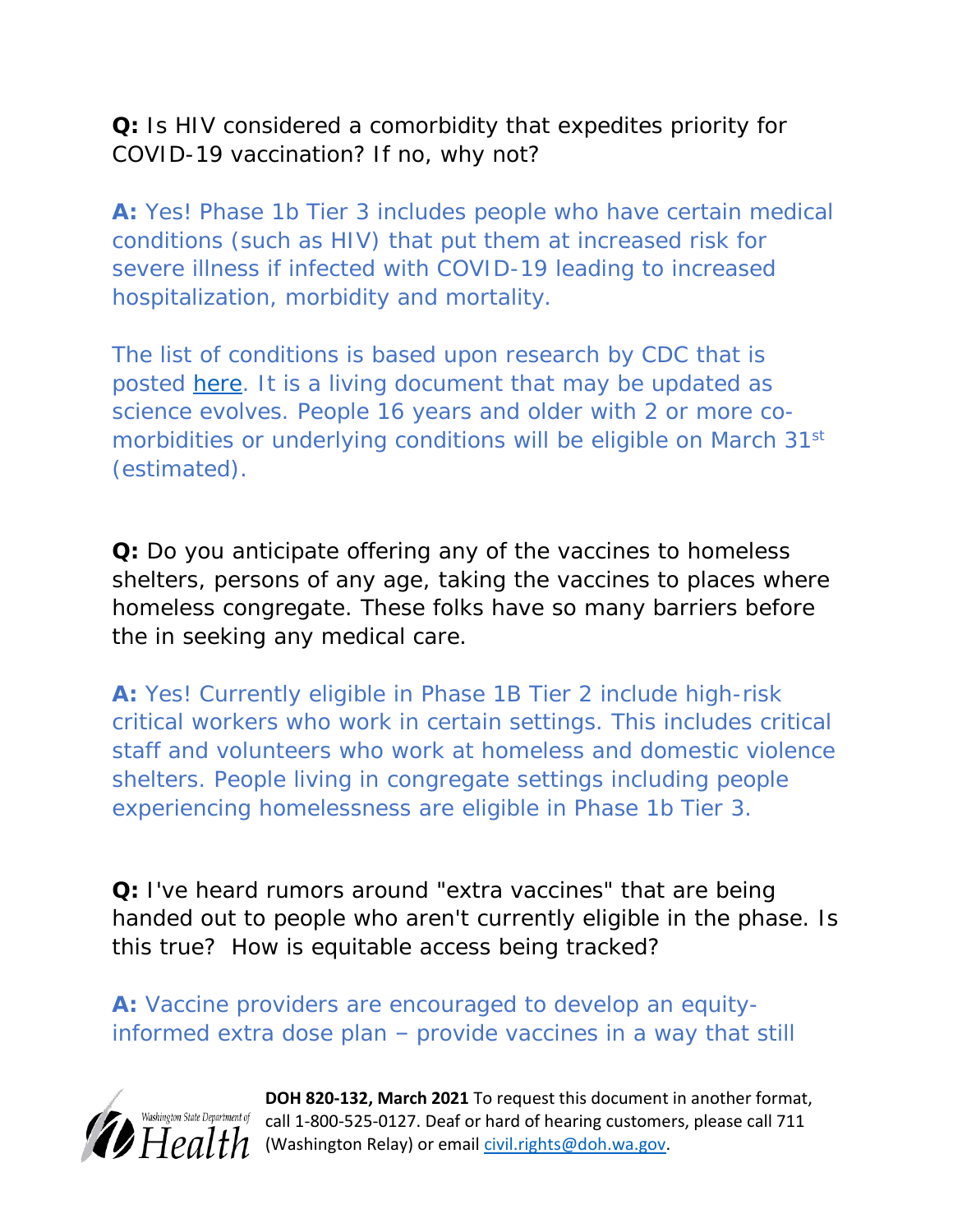aligns with current vaccine guidance and prioritizes those at higher risk without wasting doses.

**Q:** How do we assure that migrant workers do not have to be concerned with ICE intervention at any site and specifically for those needing to come for a second shot?

**A:** No personal identifying information is collected or reported that could be utilized for civil or criminal prosecution including immigration enforcement. We continue to communicate and push through all channels and reinforcing clearly that information about immigration status is not collected or asked.

#### **Johnson and Johnson Vaccine**

**Q:** What were the vaccine reactions related to the J&J vaccine during the trials?

**A:** J&J vaccine reactions were similar to the ones experienced by Moderna and Pfizer.

Most common effects include pain, redness and/or swelling on the arm of vaccinated site.

Other symptoms throughout the body may include tiredness, headache, muscle pain, chills, fever, and/or nausea.

**Q:** With the J&J vaccine being a single dose it would be a great option for homeless individuals who will likely struggle with getting to multiple appointments for a two dose vaccine.



**DOH 820-132, March 2021** To request this document in another format, ashington State Department of call 1-800-525-0127. Deaf or hard of hearing customers, please call 711  $H$  $\rho$  $d$   $th$  (Washington Relay) or email [civil.rights@doh.wa.gov.](mailto:civil.rights@doh.wa.gov)